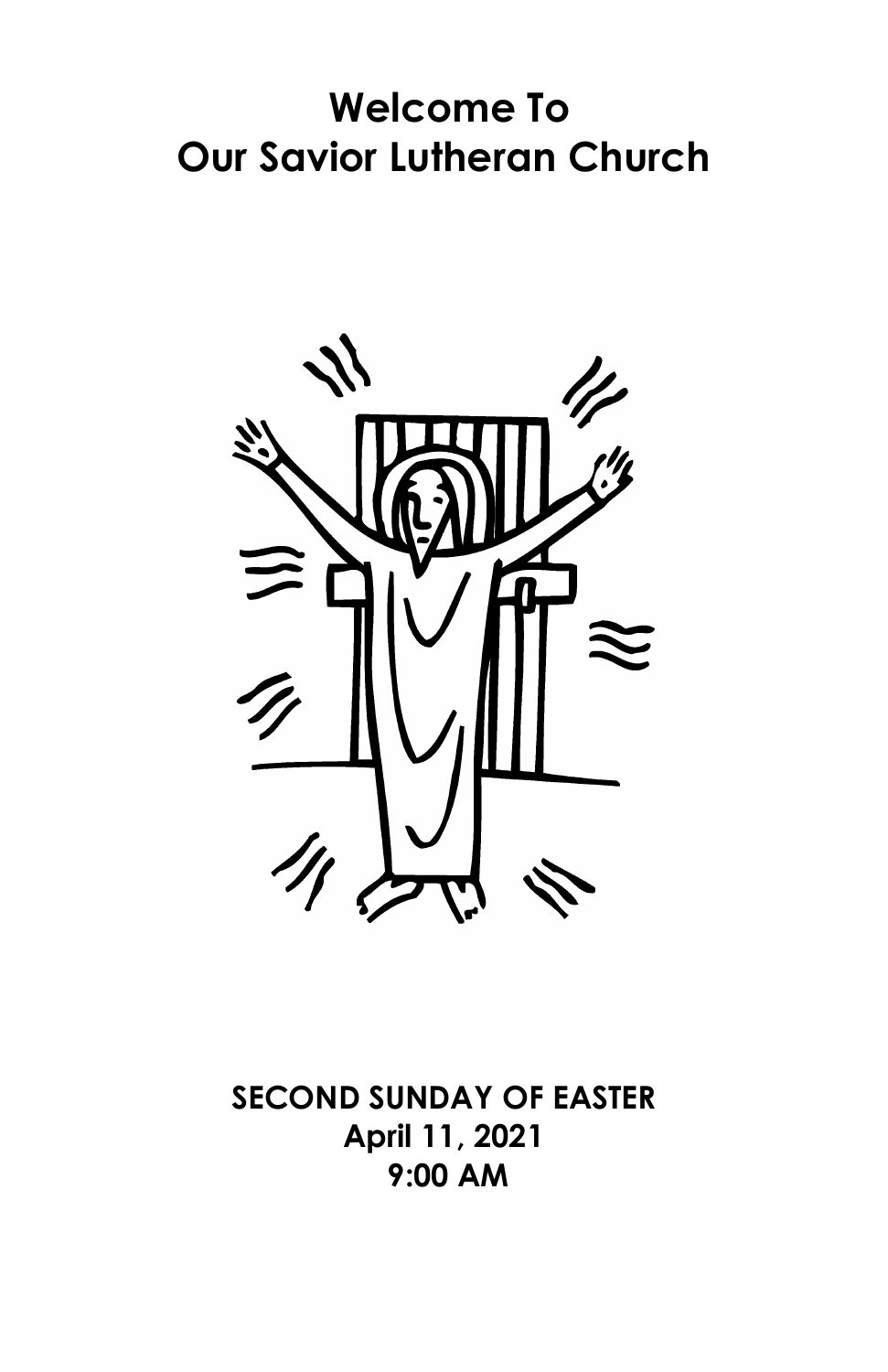#### **Our Savior Lutheran Church**

3001 South Sixth St. – Marshalltown, IA 50158 Office Hours: Mon. – Thurs. 9 a.m. to 3 p.m. Telephone: 641-753-4108 Web Site: [www.oursaviorlutheranmarshalltown.com](http://www.oursaviorluth-marshalltown.org/)

#### Ministry Leaders

Pastor Mike Herschberger 753-4108 (wk)

 515-338-0287 (cell) oslpastor@outlook.com

oslmtown@outlook.com

President: Joe Duffy 512-961-3014 (cell) joeduffy1942@gmail.com

jjruddick@gmail.com

adamkx@cox.net

Karen Adams 641-351-4870 (hm) adamkx@cox.net

Secretary: Carol Fuller 753-4108 (wk)

Youth: Joanna Ruddick (641) 751-7614 (cell)

Custodian: Karen Adams (641) 758-1898 (cell)

Financial Secretary: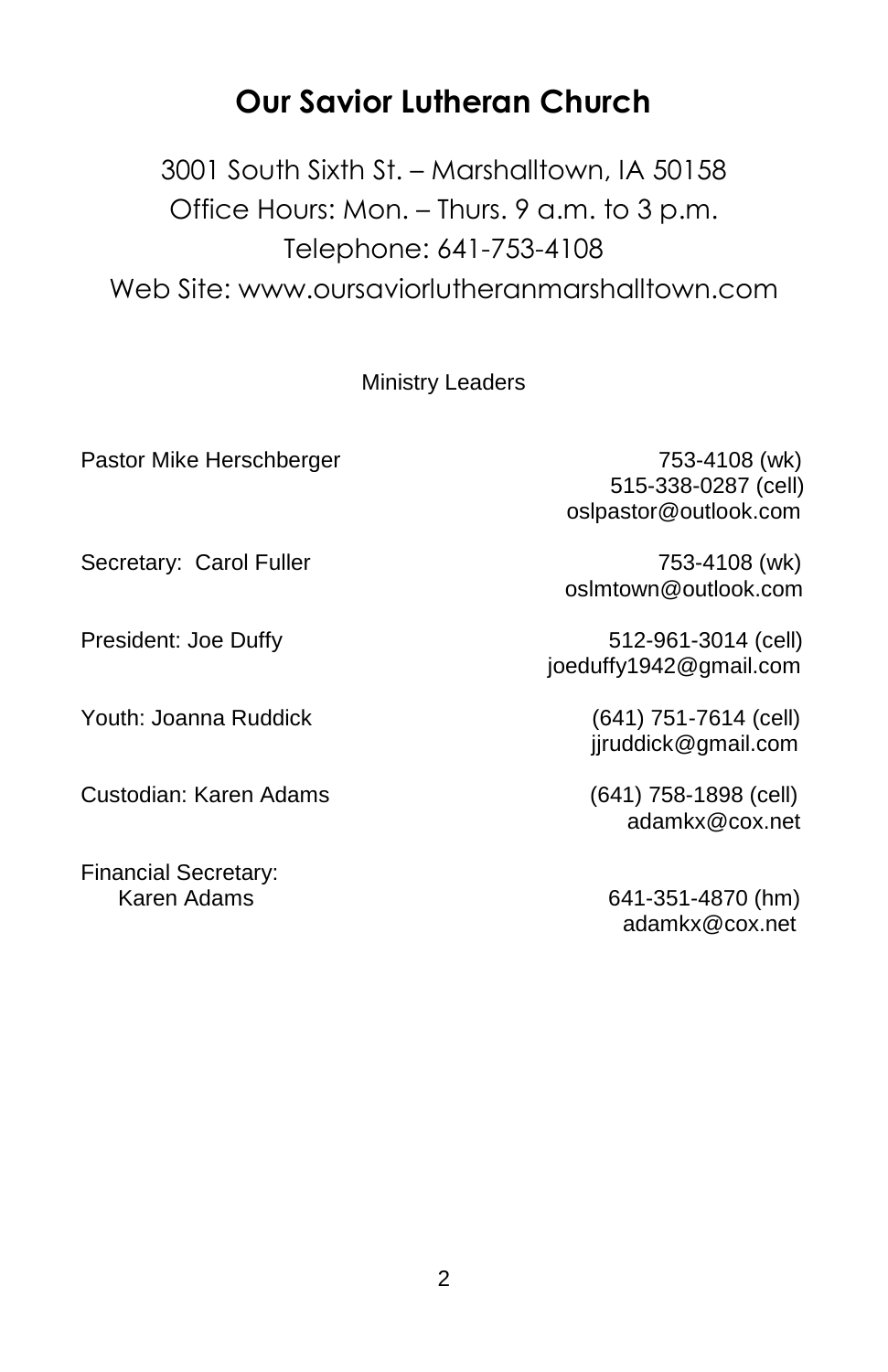# *WE GATHER IN CHRIST'S NAME*

# **PRELUDE**

- P: Alleluia! Christ is risen.
- **C: He is risen indeed. Alleluia!**

# **ORDER OF CONFESSION AND FORGIVENESS**

*All may make the sign of the cross, the sign marked at baptism, as the presiding minister begins.*

- P: In the name of the Father, and of the + Son, and of the Holy Spirit.
- **C: Amen.**
- P: Almighty God,
- **C: to whom all hearts are open, all desires known, and from whom no secrets are hidden: cleanse the thoughts of our hearts by the inspiration of your Holy Spirit, that we may perfectly love you and worthily magnify your holy name, through Jesus Christ our Lord. Amen.**
- P: If we say we have no sin, we deceive ourselves, and the truth is not in us. But if we confess our sins, God who is faithful and just will forgive our sins and cleanse us from all unrighteousness.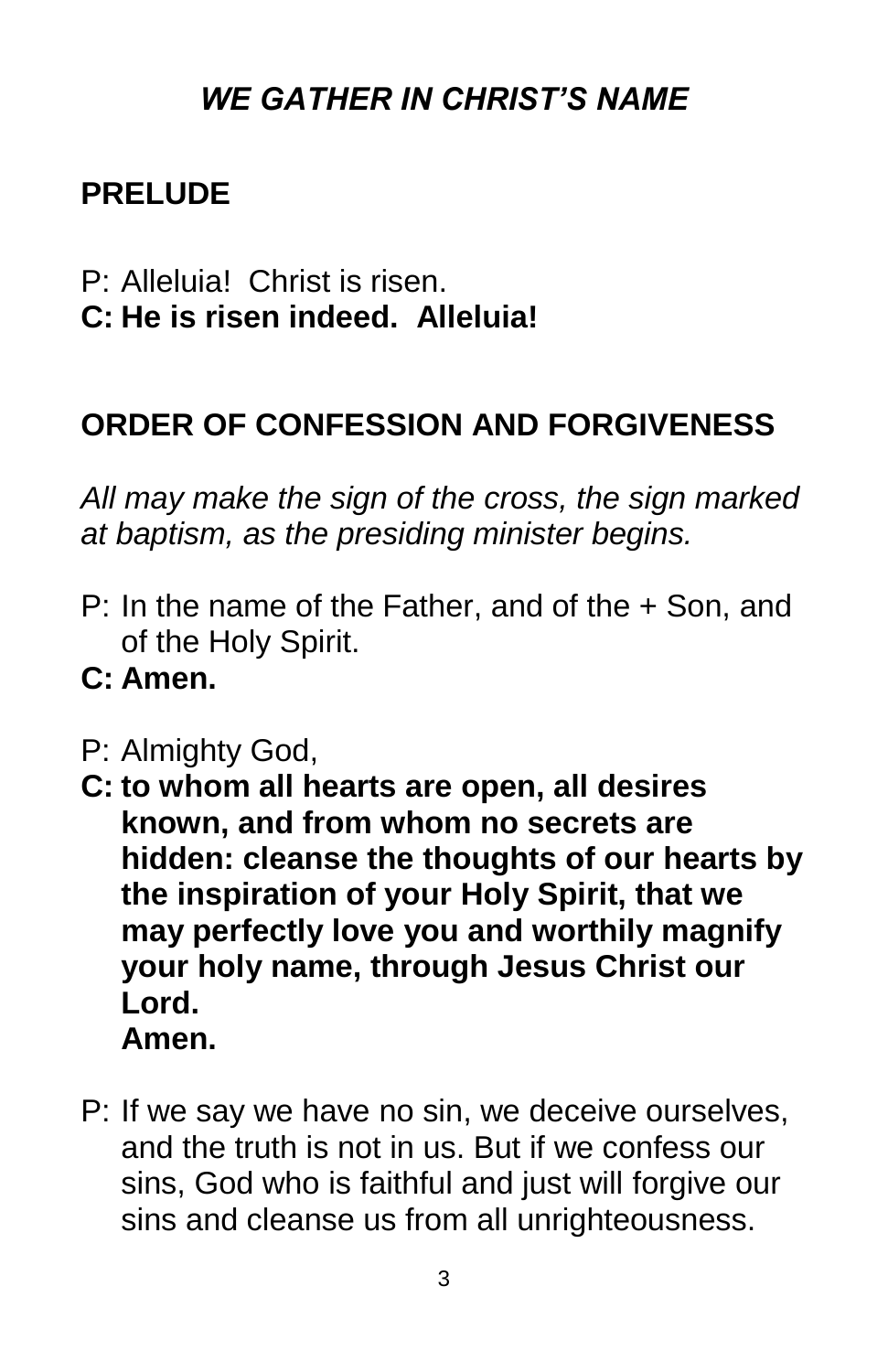- P: Most merciful God,
- **C: we confess that we are captive to sin and cannot free ourselves. We have sinned against you in thought, word, and deed, by what we have done and by what we have left undone. We have not loved you with our whole heart; we have not loved our neighbors as ourselves. For the sake of your Son, Jesus Christ, have mercy on us. Forgive us, renew us, and lead us, so that we may delight in your will and walk in your ways, to the glory of your holy name. Amen.**
- P: In the mercy of almighty God, Jesus Christ was given to die for us, and for his sake God forgives us all our sins. As a called and ordained minister of the church of Christ, and by his authority, I therefore declare to you the entire forgiveness of all your sins, in the name of the Father, and of the + Son, and of the Holy Spirit.
- **C: Amen.**

#### **OPENING HYMN ELW 619**

*I Know That My Redeemer Lives! (stanzas 1, 2, 3 & 8)*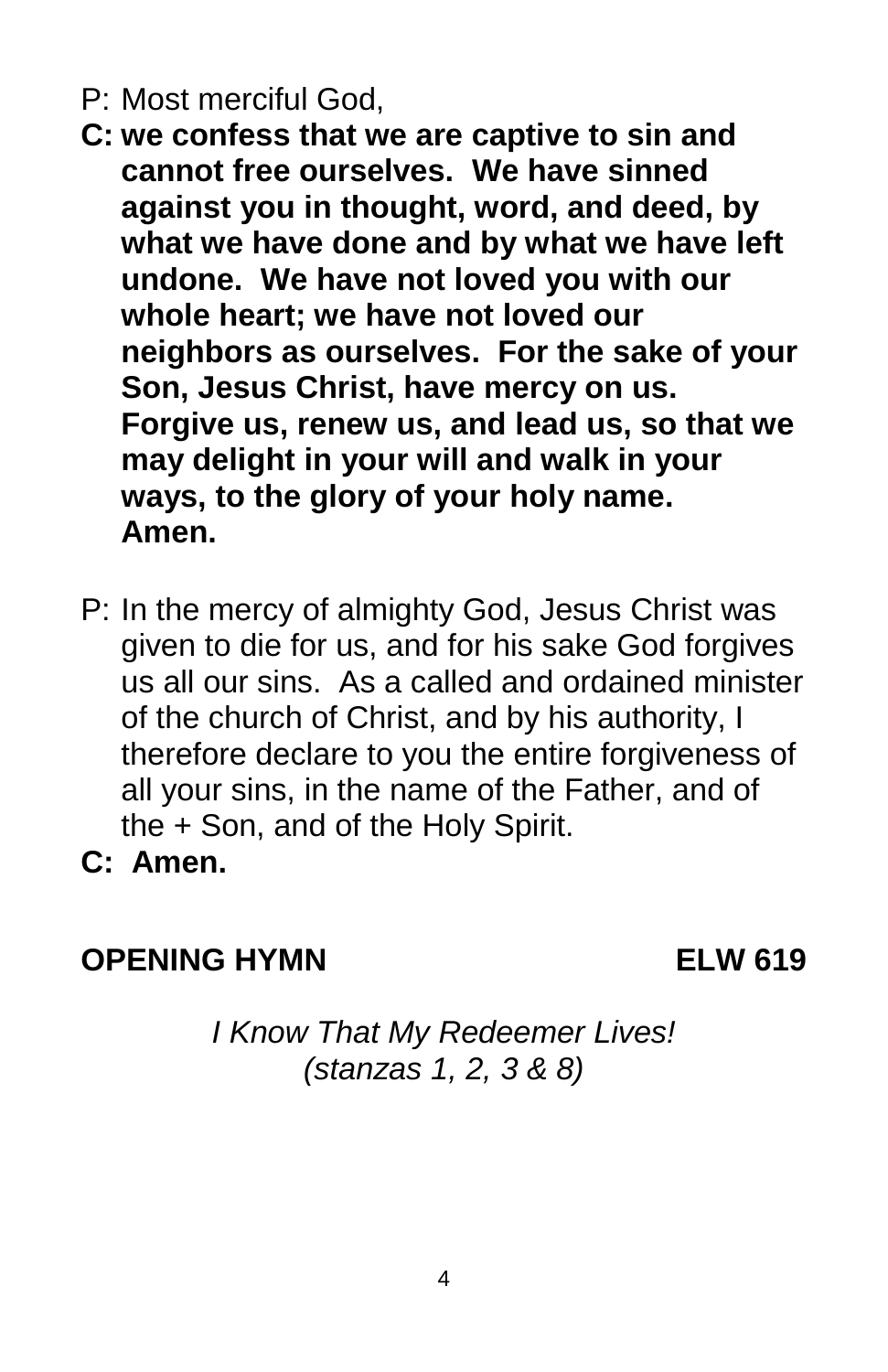# **GREETING**

- P: The grace of our Lord Jesus Christ, the love of God, and the communion of the Holy Spirit be with you all.
- **C: And also with you.**

#### **KYRIE**

**Kyrie eleison, on our world and on our way, Kyrie eleison, ev'ry day.**

**For peace in our hearts, for peace in our homes, for friends and family; for life and for love, for our work and our play, let us pray to the Lord, let us pray to the Lord.**

**Kyrie eleison, on our world and on our way, Kyrie eleison, ev'ry day.**

#### **THIS IS THE FEAST**

**This is the feast of vict'ry for our God, for the Lamb who was slain has begun his reign. Alleluia.**

**Worthy is Christ, the Lamb who was slain, whose blood set us free to be people of God. Power, riches, wisdom, and strength, and honor, blessing, and glory are his.**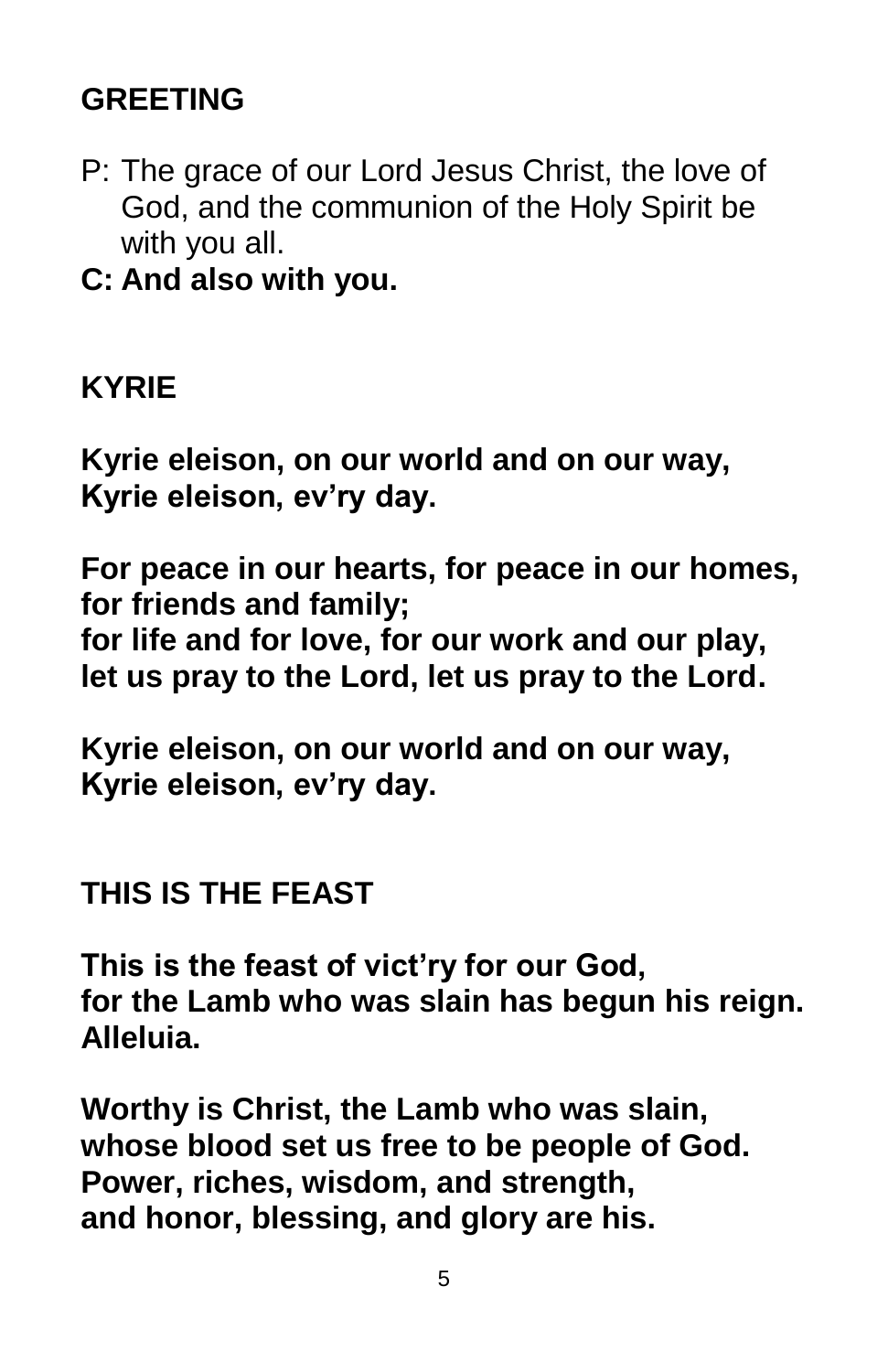**This is the feast of vict'ry for our God, for the Lamb who was slain has begun his reign. Alleluia.**

**Sing with all the people of God, and join in the hymn of all creation: Blessing, honor, glory and might be to God and the Lamb forever. Amen.**

**This is the feast of vict'ry for our God, for the Lamb who was slain has begun his reign. Alleluia.**

# **PRAYER OF THE DAY**

- P: Let us pray . . . Almighty God,
- **C: with joy we celebrate the day of our Lord's resurrection. By the grace of Christ among us, enable us to show the power of the resurrection in all that we say and do, through Jesus Christ, our Savior and Lord, who lives and reigns with you and the Holy Spirit, one God, now and forever. Amen.**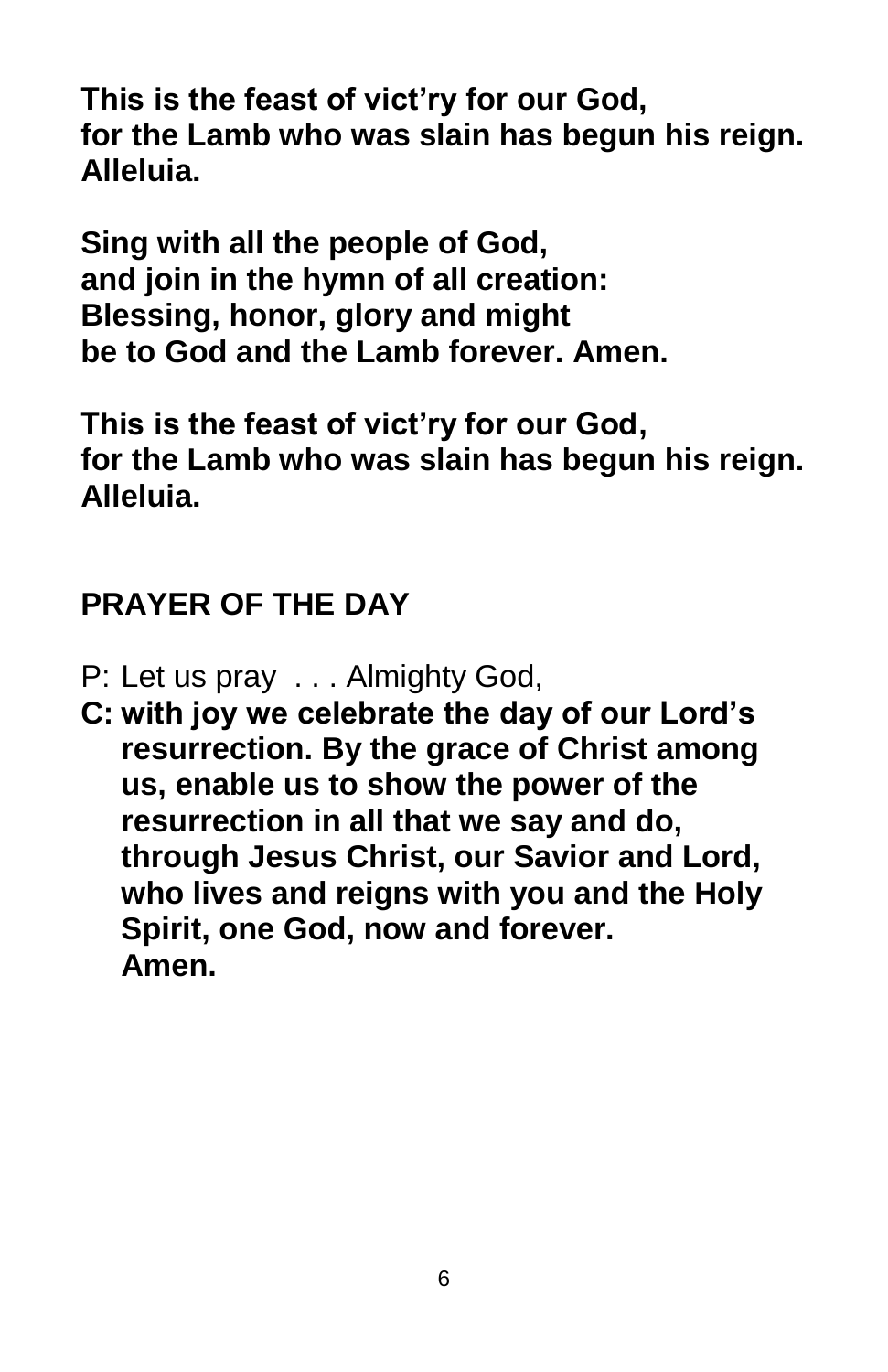# **WE HEAR GOD'S SAVING WORD**

#### **FIRST TESTAMENT READING Acts 4:32-35**

*While the apostles testified to others about the resurrection of Jesus, the early Christian community shared what they owned or sold their possessions to help their fellow believers who were in need.*

<sup>32</sup>Now the whole group of those who believed were of one heart and soul, and no one claimed private ownership of any possessions, but everything they owned was held in common. <sup>33</sup>With great power the apostles gave their testimony to the resurrection of the Lord Jesus, and great grace was upon them all.  $34$ There was not a needy person among them, for as many as owned lands or houses sold them and brought the proceeds of what was sold. <sup>35</sup>They laid it at the apostles' feet, and it was distributed to each as any had need.

- A: The Word of the Lord
- **C. Thanks be to God**

# **Psalm: 133**

<sup>1</sup>How good and how pleasant it is,

when kindred live together in unity!

2 **It is like fine oil upon the head, flowing down up on the beard,**

**upon the beard of Aaron, flowing down upon the collar of his robe.**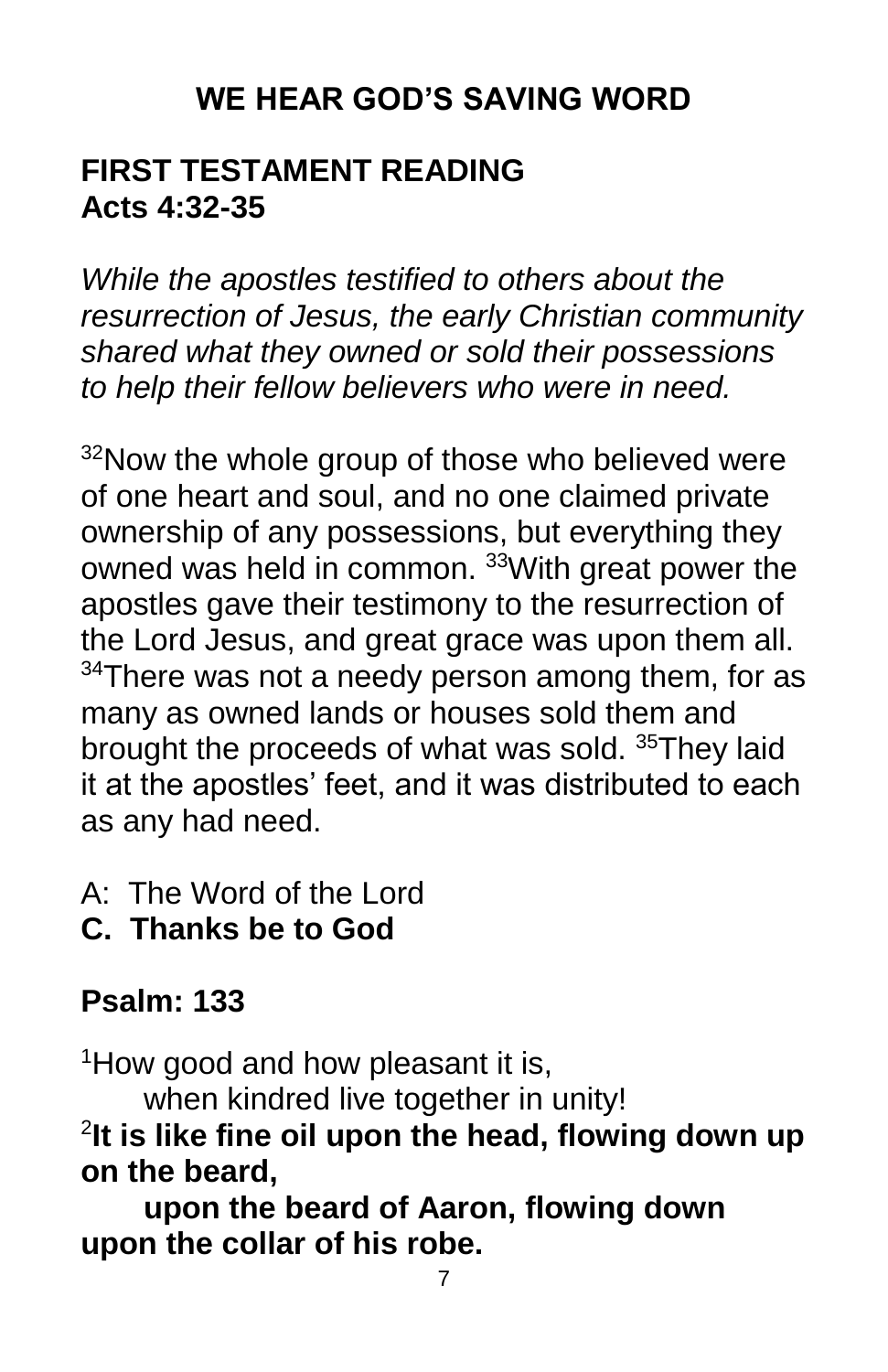<sup>3</sup>It is like the dew of Hermon flowing down upon the hills of Zion. **For there the LORD has commanded the blessing: life forevermore.**

#### **EPISTLE READING 1 John 1:1-2:2**

*The opening of this letter serves as a reality check. The reality of God is light, but our confessed reality has been sin. God cleanses us from our sinful reality through Christ's death so that we live in fellowship with Christ and walk in God's light.*

<sup>1</sup>We declare to you what was from the beginning, what we have heard, what we have seen with our eyes, what we have looked at and touched with our hands, concerning the word of life $-$ <sup>2</sup>this life was revealed, and we have seen it and testify to it, and declare to you the eternal life that was with the Father and was revealed to us—<sup>3</sup>we declare to you what we have seen and heard so that you also may have fellowship with us; and truly our fellowship is with the Father and with his Son Jesus Christ. <sup>4</sup>We are writing these things so that our joy may be complete. <sup>5</sup>This is the message we have heard from him and proclaim to you, that God is light and in him there is no darkness at all. <sup>6</sup>If we say that we have fellowship with him while we are walking in darkness, we lie and do not do what is true; <sup>7</sup>but if we walk in the light as he himself is in the light, we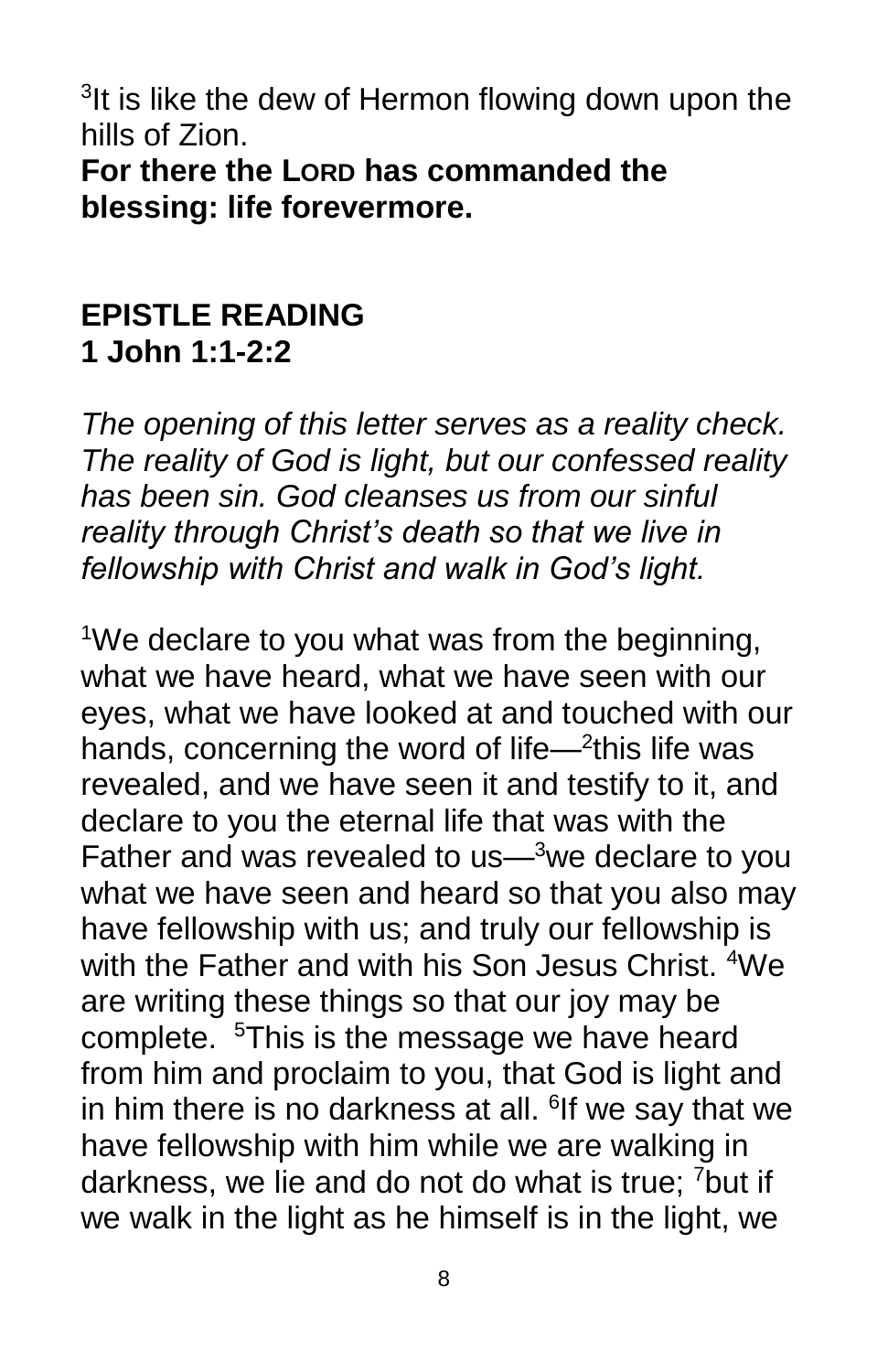have fellowship with one another, and the blood of Jesus his Son cleanses us from all sin. <sup>8</sup>lf we say that we have no sin, we deceive ourselves, and the truth is not in us. <sup>9</sup>If we confess our sins, he who is faithful and just will forgive us our sins and cleanse us from all unrighteousness.  $10$ If we say that we have not sinned, we make him a liar, and his word is not in us.  $2:1$  My little children, I am writing these things to you so that you may not sin. But if anyone does sin, we have an advocate with the Father, Jesus Christ the righteous;  $2$  and he is the atoning sacrifice for our sins, and not for ours only but also for the sins of the whole world.

- A: The Word of the Lord
- **C. Thanks be to God**

# **GOSPEL ACCLAMATION**

**Alleluia. Lord, to whom shall we go? You have the words of eternal life. Alleluia. Alleluia, alleluia. Alleluia. Alleluia, alleluia.**

**THE HOLY GOSPEL ACCORDING TO St. John 20:19-31**

**Glory to you, O Lord**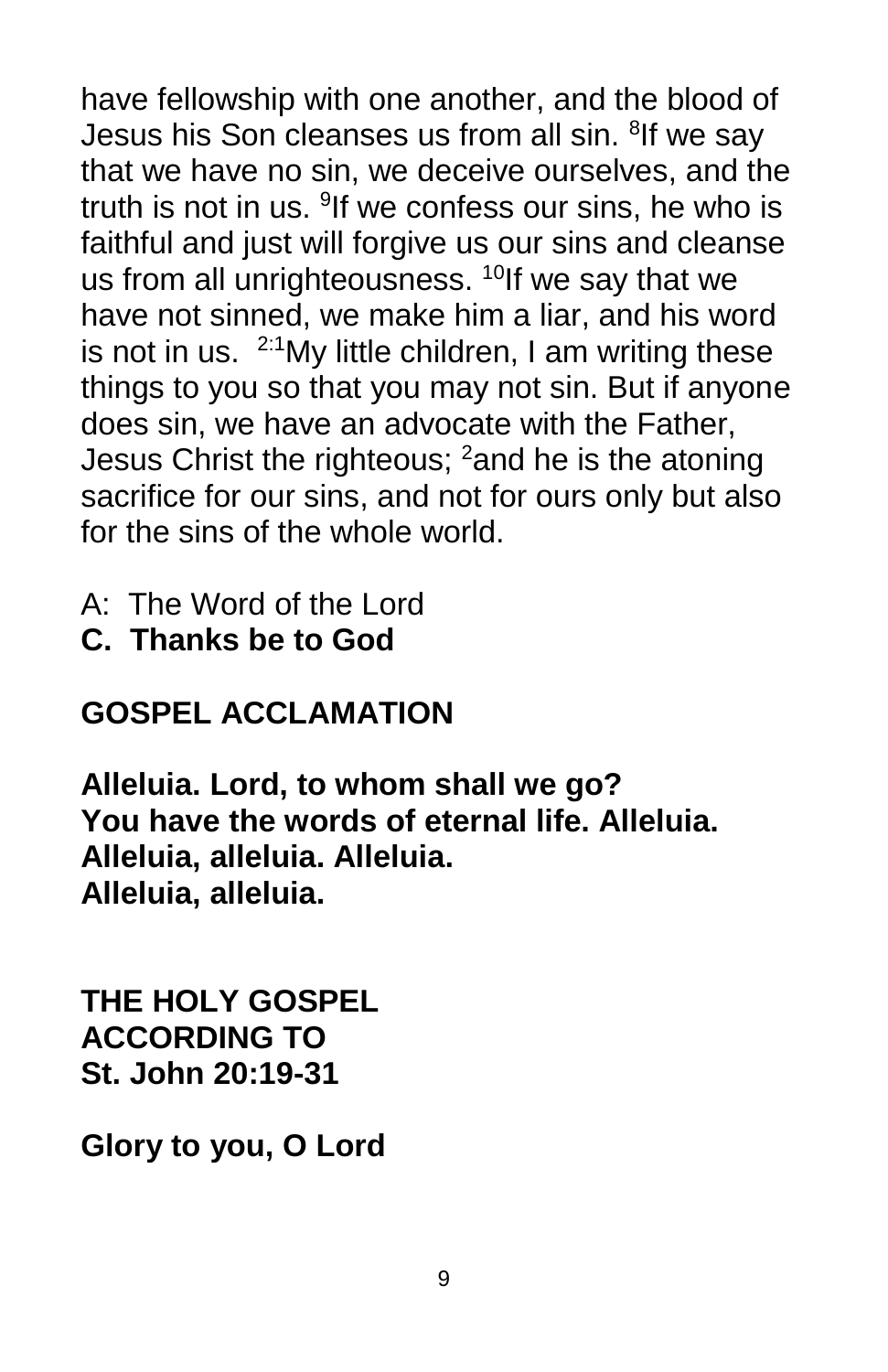*The story of The Resurrection continues as the risen Jesus appears to his disciples. His words to Thomas offer a blessing to all who entrust themselves in faith to the risen Lord.*

<sup>19</sup>When it was evening on that day, the first day of the week, and the doors of the house where the disciples had met were locked for fear of the Jews, Jesus came and stood among them and said, "Peace be with you."  $^{20}$ After he said this, he showed them his hands and his side. Then the disciples rejoiced when they saw the Lord. <sup>21</sup> Jesus said to them again, "Peace be with you. As the Father has sent me, so I send you."  $22$ When he had said this, he breathed on them and said to them, "Receive the Holy Spirit. <sup>23</sup> If you forgive the sins of any, they are forgiven them; if you retain the sins of any, they are retained." <sup>24</sup>But Thomas (who was called the Twin), one of the twelve, was not with them when Jesus came. <sup>25</sup>So the other disciples told him, "We have seen the Lord." But he said to them, "Unless I see the mark of the nails in his hands, and put my finger in the mark of the nails and my hand in his side, I will not believe." <sup>26</sup>A week later his disciples were again in the house, and Thomas was with them. Although the doors were shut, Jesus came and stood among them and said, "Peace be with you."  $27$ Then he said to Thomas, "Put your finger here and see my hands. Reach out your hand and put it in my side. Do not doubt but believe." <sup>28</sup>Thomas answered him, "My Lord and my God!" <sup>29</sup> Jesus said to him. "Have you believed because you have seen me?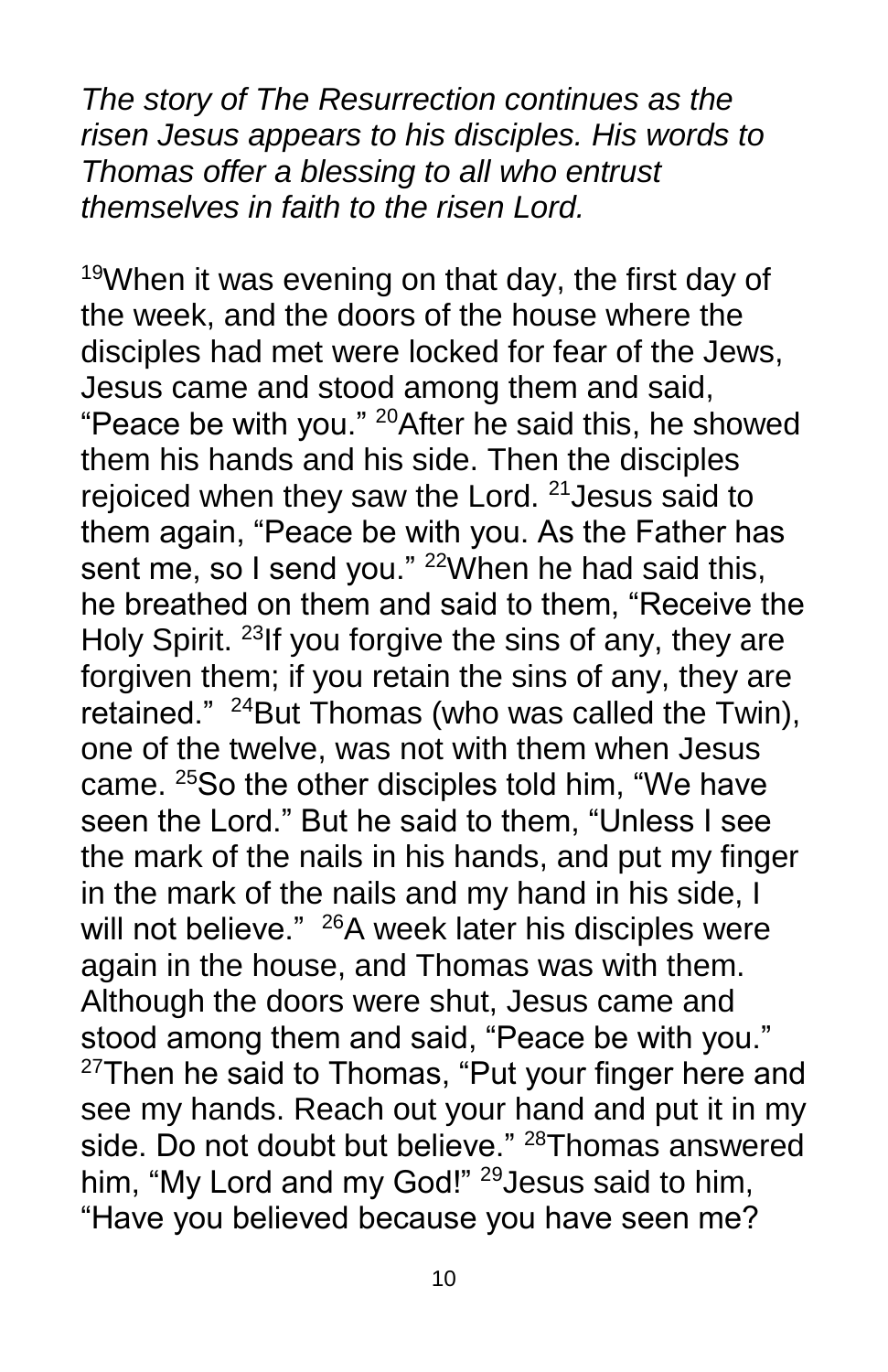Blessed are those who have not seen and yet have come to believe." <sup>30</sup>Now Jesus did many other signs in the presence of his disciples, which are not written in this book. <sup>31</sup> But these are written so that you may come to believe that Jesus is the Messiah, the Son of God, and that through believing you may have life in his name.

- P:The Gospel of the Lord.
- **C: Praise to you, O Christ.**

**SERMON** *The Peace That Removes Doubt* 

#### *WE RESPOND TO GOD'S WORD*

#### **HYMN OF THE DAY ELW 380**

*Hallelujah! Jesus Lives! (stanzas 1, 2 & 5)*

#### **APOSTLES' CREED**

**I believe in God, the Father almighty, creator of heaven and earth. I believe in Jesus Christ, his only Son, our Lord. He was conceived by the power of the Holy Spirit and born of the virgin Mary. He suffered under Pontius Pilate, was crucified, died, and was buried.**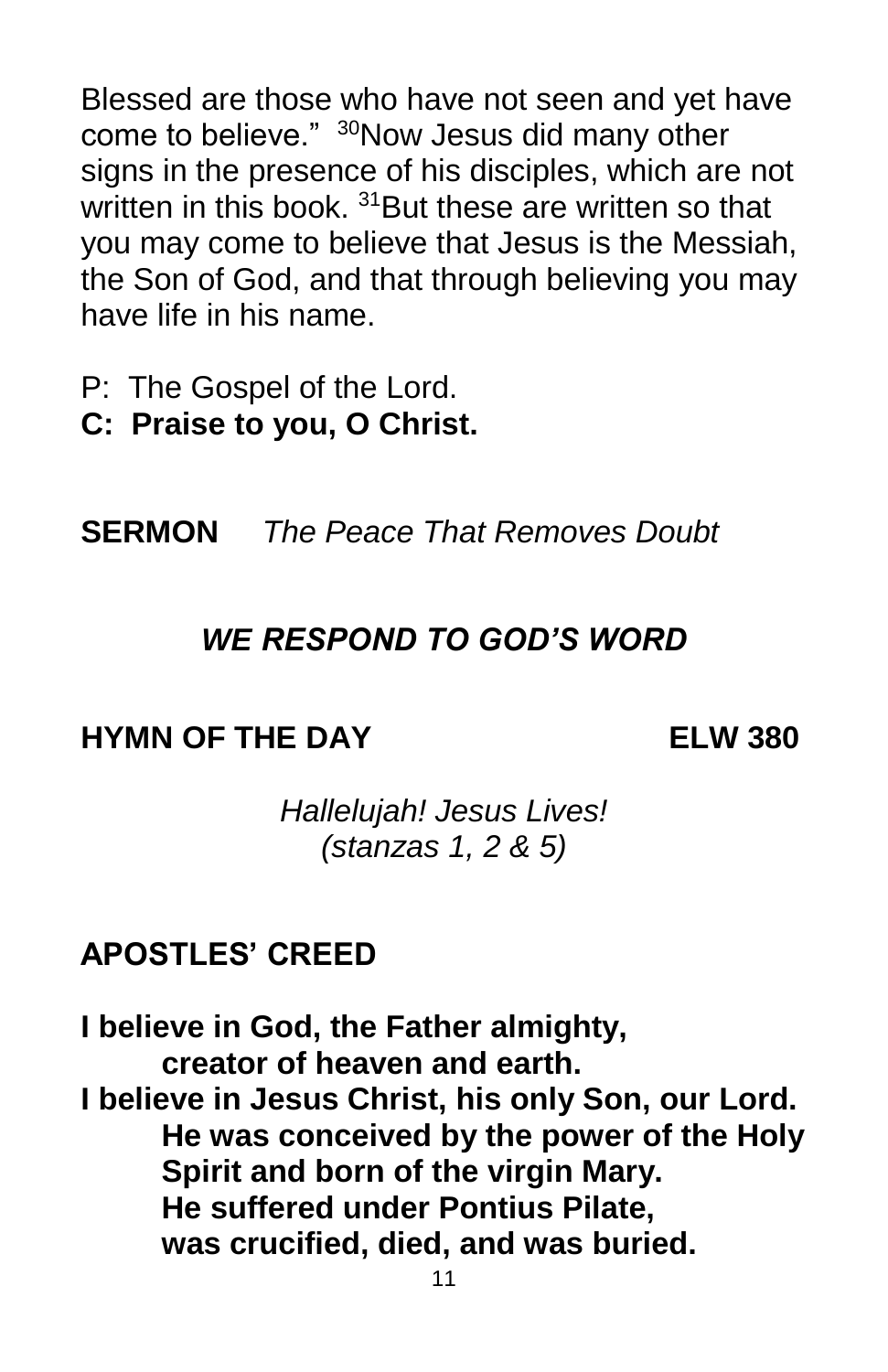**He descended into hell. On the third day he rose again. He ascended into heaven, and is seated at the right hand of the Father. He will come again to judge the living and the dead. I believe in the Holy Spirit, the holy catholic Church, the communion of saints, the forgiveness of sins, the resurrection of the body, and the life everlasting. Amen**

# **PRAYERS OF INTERCESSION**

- **A**: Alive in the risen Christ by the power of the Holy Spirit, we bring our prayers before God who promises to hear us and answer in steadfast love.
- A brief silence.
- **A:** You shower your church with grace, O God. Unite the whole church on earth, so that with one heart it testifies to the resurrection of Jesus Christ with power and love. Hear us, O God. **Your mercy is great.**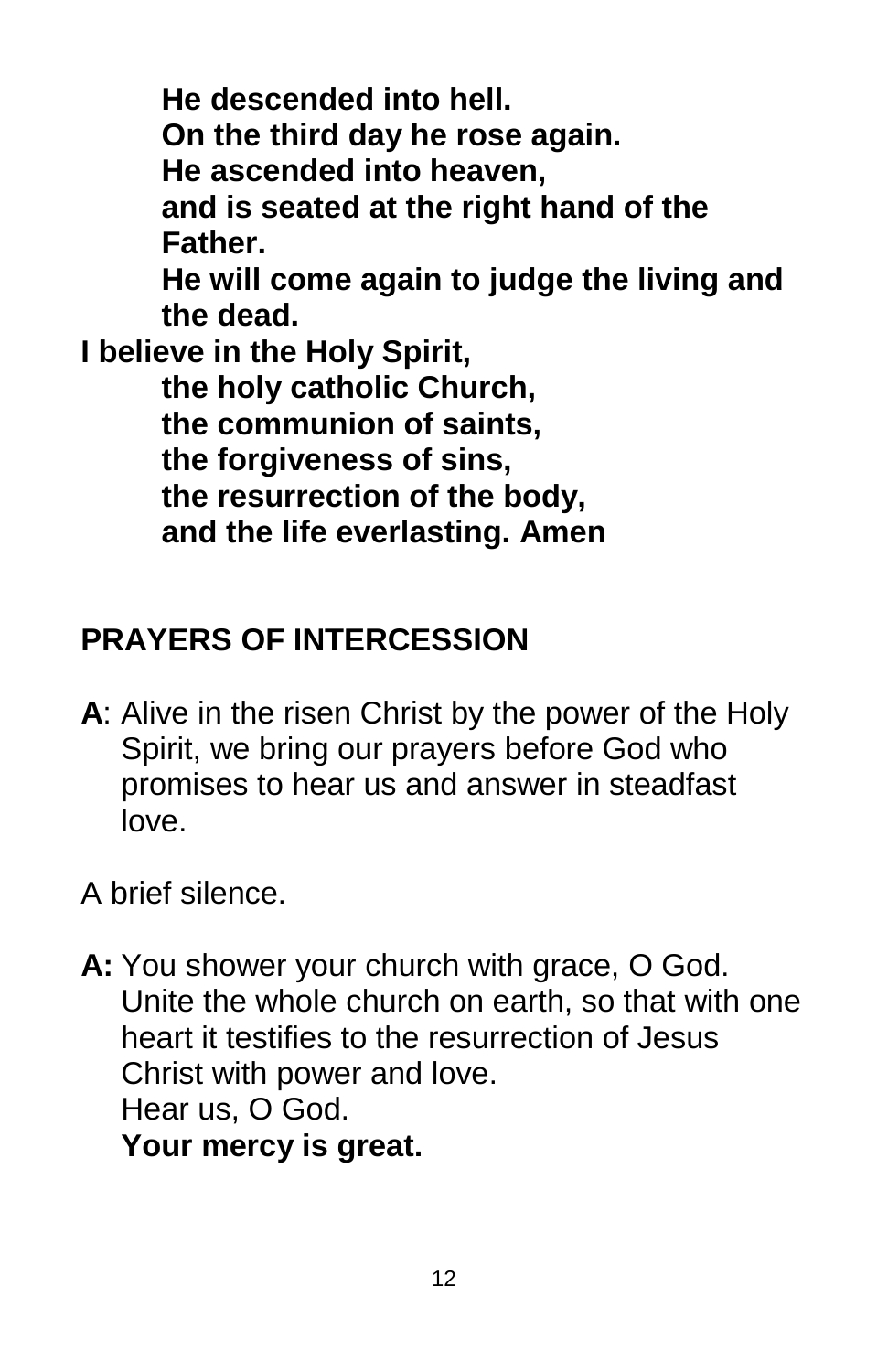- **A:** You proclaim the blessing of life forevermore. Like dew upon the mountains, refresh your creation. Restore waters, cleanse the air, and provide revitalizing moisture to parched land. Give your whole creation the promise of new life. Hear us, O God. **Your mercy is great.**
- **A:** You direct the nations, O God. Guide all in authority, that they shepherd their peoples in the ways of your love. Defeat in us our impulse to war. Bestow the peace of Christ upon those in authority and breathe upon them the Holy Spirit. Hear us, O God.

**Your mercy is great.**

- **A:** You place within the heart of the church a spirit of sharing. Give us the power of your generous Spirit, that we continue to provide for the needs of others. Announce your peace to those who are lonely, hurting, suffering, or afraid. Hear us, O God. **Your mercy is great.**
- **A:** You give us fellowship with one another in this faith community. Shine the light of the risen Christ in our life together, so that we live in love for one another and our joy may be complete. Hear us, O God.

**Your mercy is great.**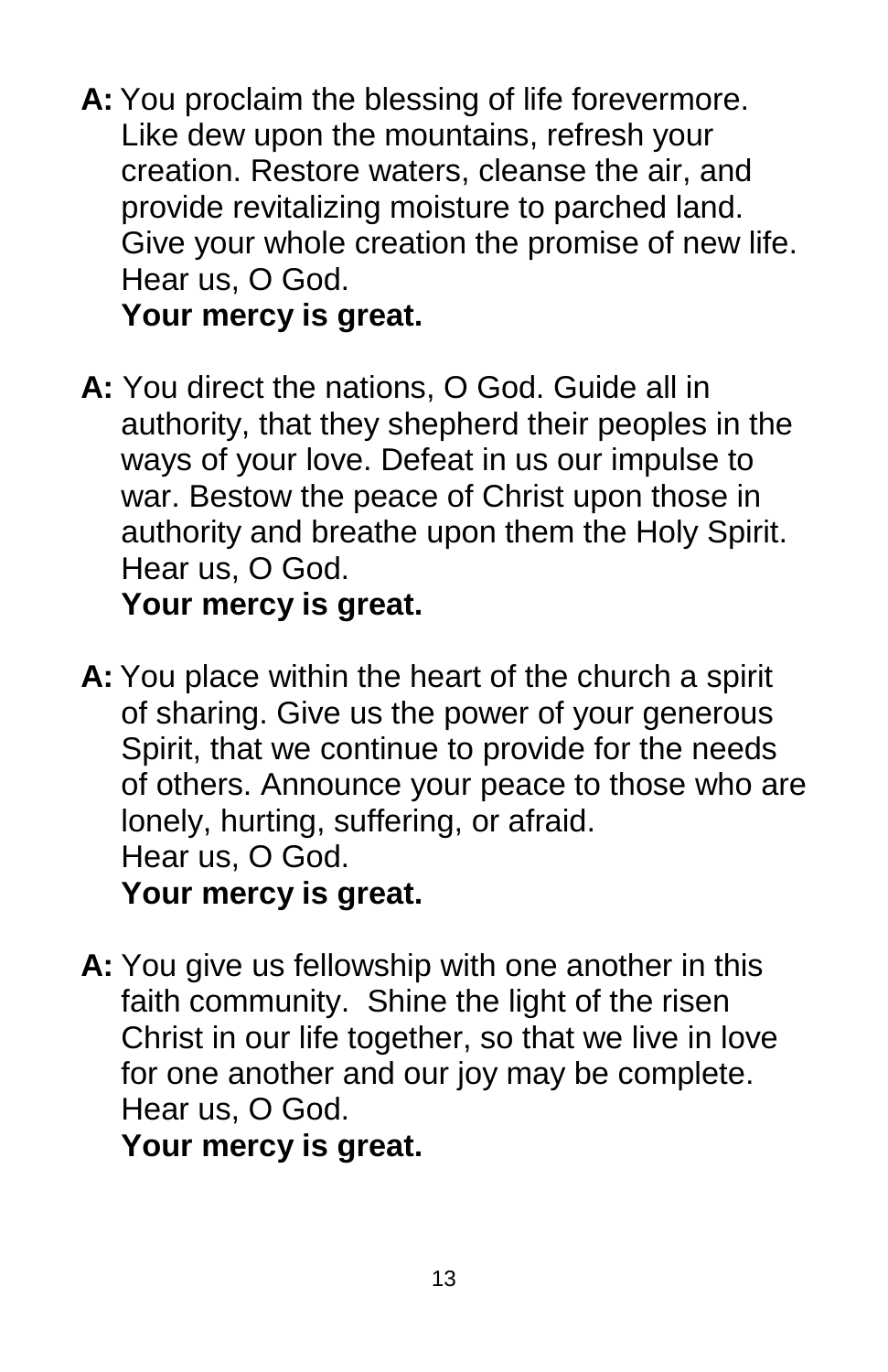**A:** You share the gift of eternal life. In thanksgiving and remembrance, we recall the lives and gifts of those who now live in endless joy with you and all the saints in light. Unite us with them in resurrection hope. Hear us, O God.

**Your mercy is great.**

A: In the hope of new life in Christ, we raise our prayers to you, trusting in your never-ending goodness and mercy; through Jesus Christ our Lord.

**Amen.**

# **PEACE**

- P**:** The peace of the Lord be with you always.
- **C: And also with you.**

# *WE ARE SENT OUT WITH JOY*

# **BENEDICTION**

- P: May our glorious God grant you a spirit of wisdom to know and to love the risen Lord Jesus. The God of life, Father,  $\pm$  Son, and Holy Spirit, bless you now and forever.
- **C: Amen.**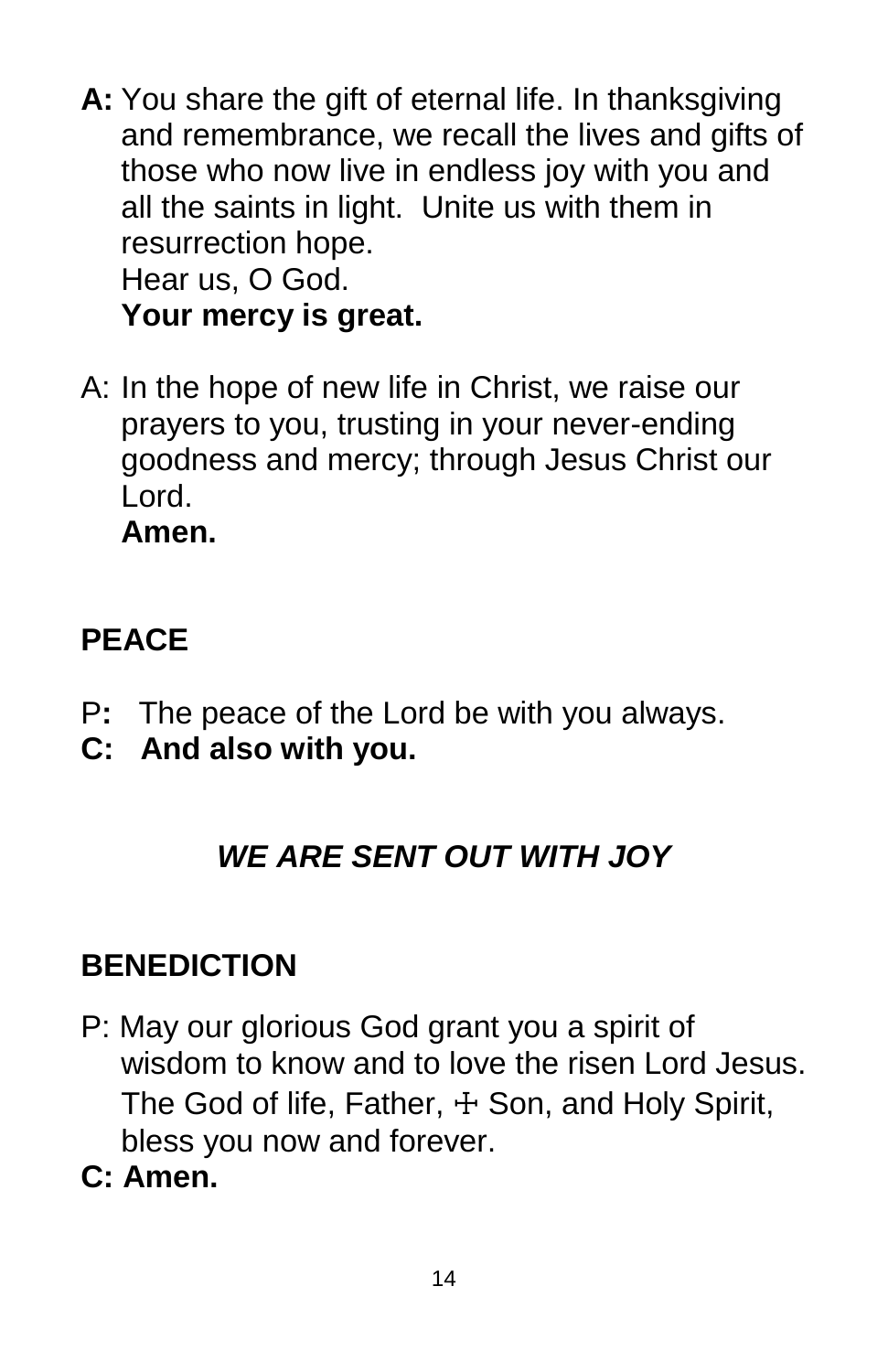# **CLOSING SONG**

## *Alleluia, Alleluia! Give Thanks*

**Chorus**: Alleluia, alleluia! Give thanks to the risen Lord; Alleluia, alleluia! Give praise to His name.

Jesus Is Lord of all the earth; He is the King of creation.

## **Chorus**

Spread the good news o'er all the earth; Jesus has died and has risen.

# **Chorus**

We have been crucified with Christ; Now we shall live forever. **Chorus**

Come, let us praise the living God; Joyfully sing to our Savior.

# **Chorus**

"Alleluia, Alleluia! Give Thanks" by Donald E. Fishel © 1973 International Liturgy Publications CCLI License # 1571587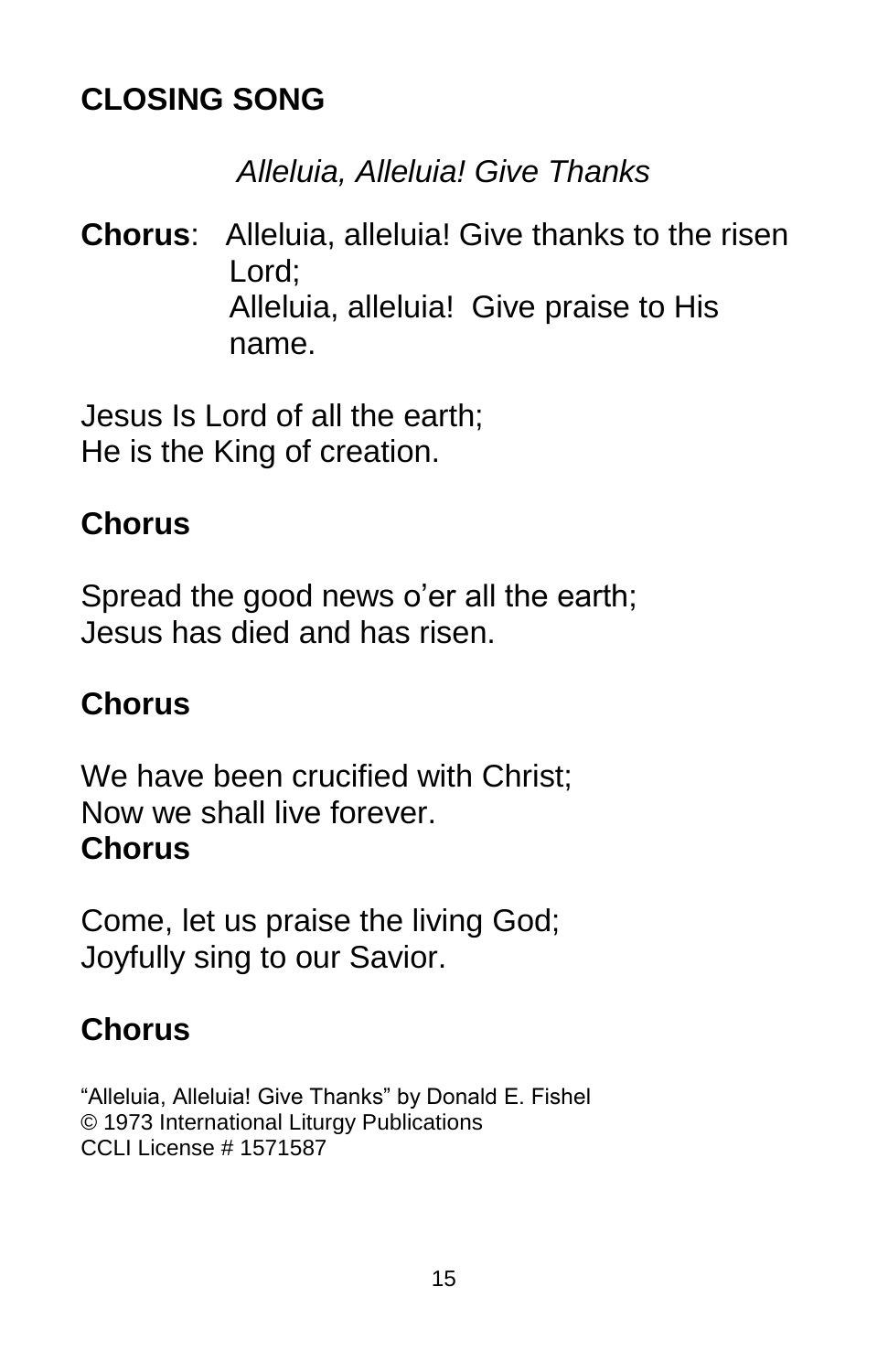# **HOLY COMMUNION LITURGY**

Reprinted by permission under Augsburg Fortress Liturgies Annual License #20467 and CCLI license 1571587

# **SCRIPTURE READINGS**

#### **This Sunday's Next Sunday's Readings Readings**

Acts 4:32-35 Acts 3:12-19 Psalm 133 Psalm 4 1 John 1:1-2:2 1 John 3:1-7

John 20:19-31 Luke 24:36b-48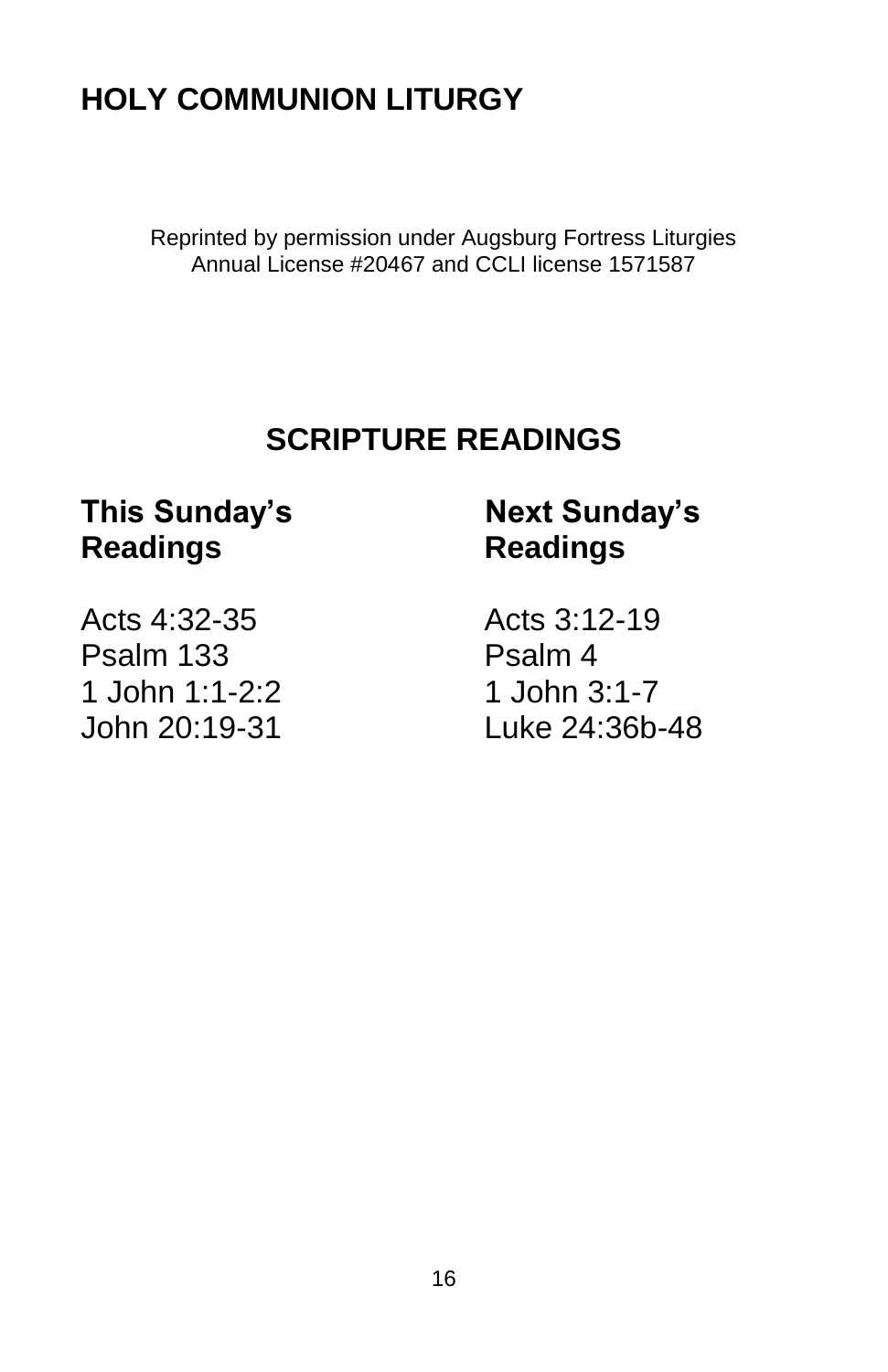# *THIS WEEK AT OUR SAVIOR*

## **TODAY – April 11**

9:00 am In-person Worship

# **TUESDAY – April 13**

8:30 am Men's Bible Study

#### **WEDNESDAY – April 14**

| 5:30 pm           | <b>Midweek Service</b> |
|-------------------|------------------------|
| $6:30 \text{ pm}$ | <b>Bible Study</b>     |

# **SUNDAY – April 18**

9:00 am In-person Worship Live streamed only on Facebook

# *ANNOUNCEMENTS*

**GOOD MORNING!** We are happy you have joined us today to praise, listen and be fed by Almighty God. Whoever you are and wherever you are on your journey of faith, you are welcome here!

# **SECOND QUARTER GIVING JUG**

**(April, May & June)** Iowa River Hospice is the recipient for the 2nd Quarter Giving Jug monies (April, May, June). Iowa River Hospice provides high quality, compassionate, end of life care for their patients and support for their families and care givers. Thank you for supporting Iowa River Hospice in the second quarter. Service & Mission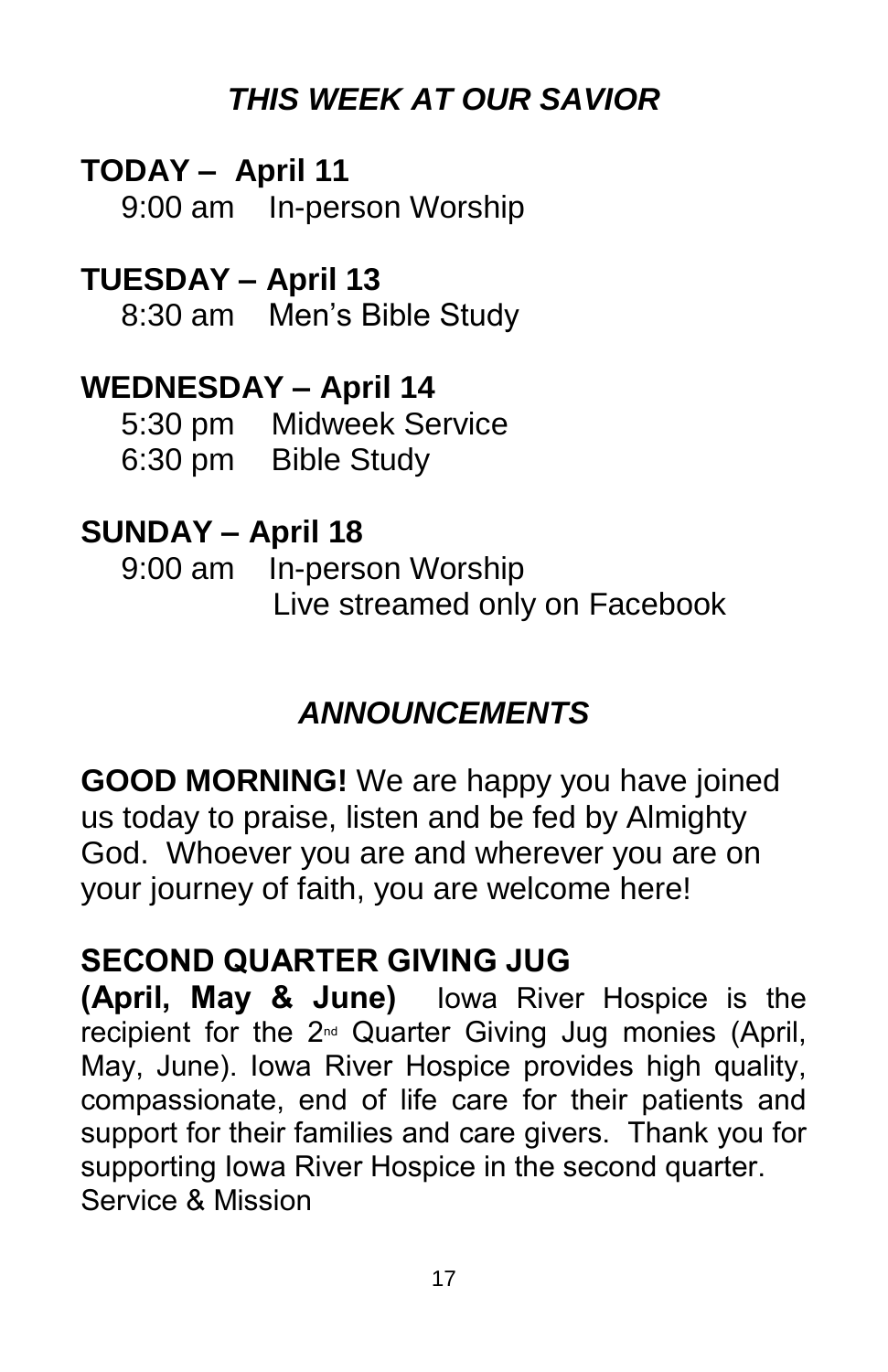# *IN OUR PRAYERS TODAY*

#### **OSL MEMBERS**

Hatti Groth – at Southridge Larry & Nancy Park – at Glenwood Doreen Hasenwinkel – at Bickford Peyton Kretzmann – health issues Joe Gregor – at Southridge Allen Dale – health issues John Reardon – recovering from a fall Vern Hunzelman – The Willows Dale & Lois Wilson – health issues Pat Smith – The Willows Dave Luthro – Bickford Assisted Living, Ft Dodge Floyd Harthun – health issues Cathy Sease – health issues Lola Breed – health issues

#### **FRIENDS AND FAMILY**

Family of Hirioko Erdmann – sister-in-law of Donna Patton who passed away Family of Gary Walters – brother of Bill Walters who passed away Jerry Peterson – brother-in-law of Pastor Mike & Rhonda Delbert Hults – brother of Donna Sharp Chad Winterhof – nephew of Joe & Shirley Gregor Tim Snyder – friend of Joe & Shirley Gregor Chris Byerly – daughter-in-law of Duane & Andrea Byerly Calvin Herschberger – uncle of Pastor Mike & Rhonda Brandon, Kristine & Claire Miller- friends of Allen Dale David Halverson – friend of Donna Sharp Kathy Shaffer – friend of Larry & Nancy Park